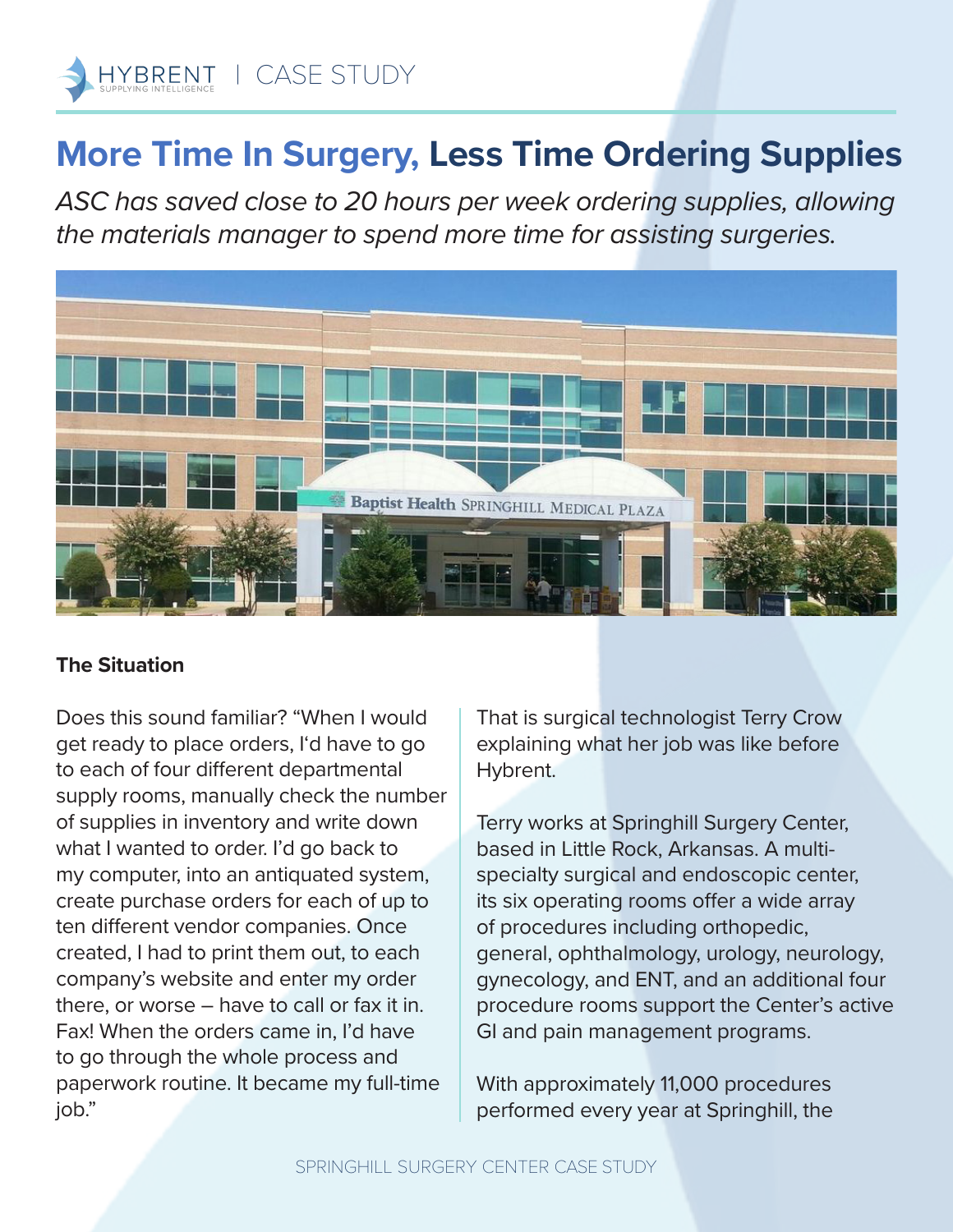

busy surgery center supports more than 87 medical staff members. When Terry took on the responsibility for materials management, it left no time for her to scrub in for surgeries. She knew Springhill needed a more streamlined way to order supplies, manage costs and track inventory.

## **The Solution**

Springhill switched from its manual and time-consuming handling of materials management to the Hybrent solution. Springhill not only gained efficiencies in the process, but captured better insights and transparency into its supply chain process.

Hybrent saved Springhill time and money because the application allowed Terry to instantly search all approved distributors and manufacturers for available products at optimal prices. She was able to place one order for all the medical, surgical, pharmaceutical and office supplies at the same time. Because the application is mobile, she was able to check the status of the supplies whenever she needed and add to her order.

"What used to be four hours a day is now more like four hours a week. Using Hybrent has cut out so much time that now I can scrub in almost every day," Terry says. "Now I'm able to scan all my items, and Hybrent separates everything by vendor company. I hit send and the order is placed."

Along with simplifying the ordering process, Hybrent also provided valuable operational data in the form of metrics and reports to help the surgery center analyze its materials management process. Springhill administrators are able to manage inventory,

**Hybrent saved Springhill time and money because the application allowed Terry to instantly search all approved distributors and manufacturers for available products at optimal prices. She was able to place one order for all the medical, surgical, pharmaceutical and office supplies at the same time. Because the application is mobile, she was able to check the status of the supplies whenever she needed and add to her order.**